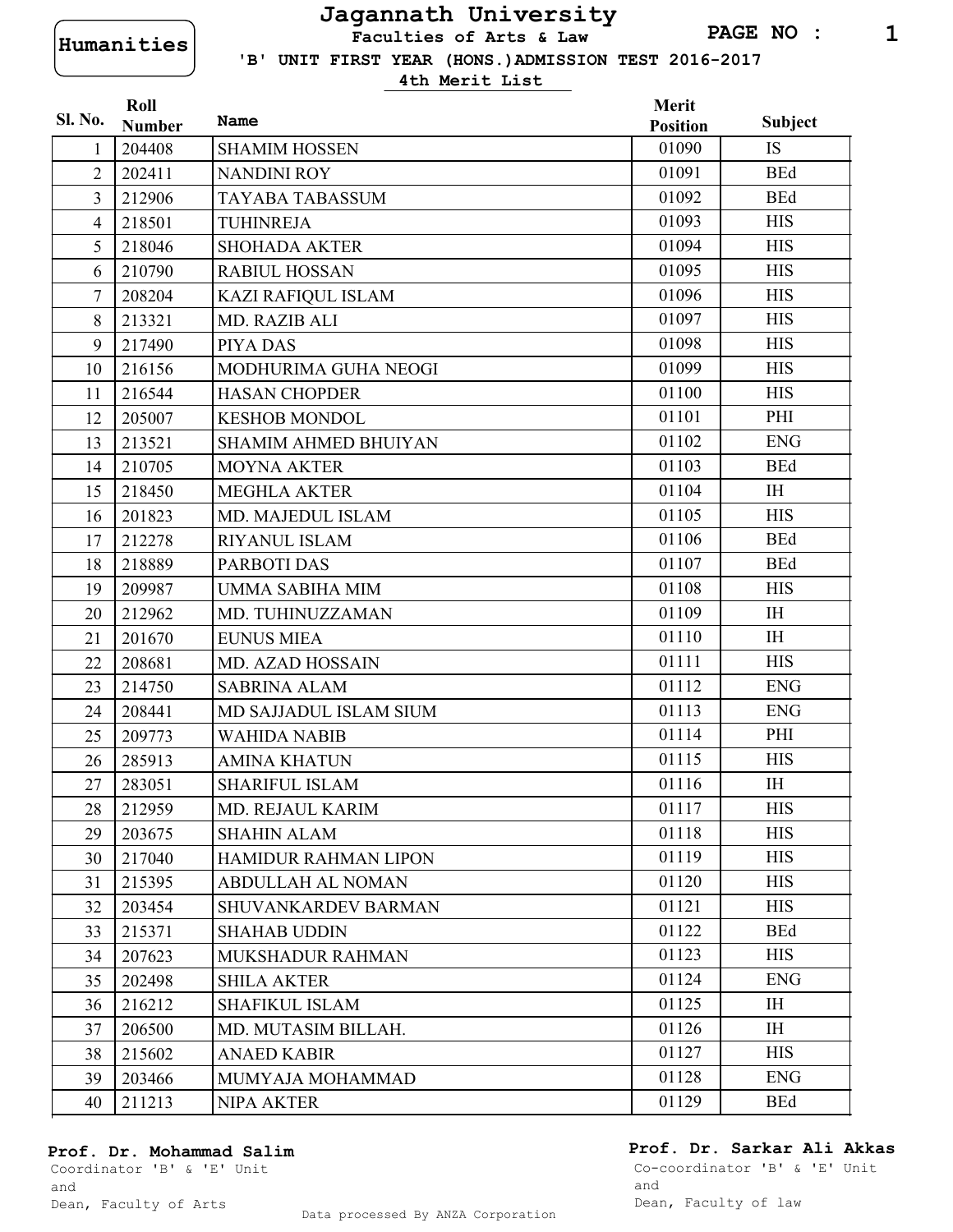**'B' UNIT FIRST YEAR (HONS.)ADMISSION TEST 2016-2017 Humanities Faculties of Arts & Law**

**4th Merit List**

| Sl. No. | Roll          | Name                     | Merit           |                |
|---------|---------------|--------------------------|-----------------|----------------|
|         | <b>Number</b> |                          | <b>Position</b> | <b>Subject</b> |
| 41      | 201573        | AISHA SIDDIQUA MIM       | 01130           | PHI            |
| 42      | 204349        | <b>LAMIA AFRIN</b>       | 01131           | <b>HIS</b>     |
| 43      | 208177        | <b>MD.AKRAMUL HOSSEN</b> | 01132           | <b>HIS</b>     |
| 44      | 202677        | <b>HABIBA SULTANA</b>    | 01133           | <b>HIS</b>     |
| 45      | 202196        | <b>SADIA AFRIN</b>       | 01134           | <b>BEd</b>     |
| 46      | 210255        | <b>EVANA KHATUN</b>      | 01135           | PHI            |
| 47      | 284733        | ESHRAT JAHAN BUSHRA      | 01136           | <b>HIS</b>     |
| 48      | 280097        | MOHAMMAD HASAN           | 01137           | <b>IS</b>      |
| 49      | 218605        | <b>AMINA BASAR ONI</b>   | 01138           | <b>HIS</b>     |
| 50      | 208060        | <b>SOHEL RANA</b>        | 01139           | <b>IH</b>      |
| 51      | 209483        | <b>SURAYA SULTANA</b>    | 01140           | <b>HIS</b>     |
| 52      | 281671        | <b>MAHMUDUL HASAN</b>    | 01141           | <b>IS</b>      |
| 53      | 217577        | <b>MAHMUDUL HASAN</b>    | 01142           | <b>HIS</b>     |
| 54      | 208617        | APURBA CHAKRABARTI       | 01143           | <b>HIS</b>     |
| 55      | 217697        | <b>MIJANUR RAHMAN</b>    | 01144           | <b>IH</b>      |
| 56      | 204825        | <b>NAZMUN NAHAR</b>      | 01145           | PHI            |
| 57      | 217689        | <b>TASLIMA AKTER</b>     | 01146           | <b>HIS</b>     |
| 58      | 207829        | <b>MURADUL ISLAM</b>     | 01147           | <b>IH</b>      |
| 59      | 215796        | <b>B. M. FAHIM REZA</b>  | 01148           | <b>HIS</b>     |
| 60      | 204611        | <b>MST. MITA KHATUN</b>  | 01149           | <b>HIS</b>     |
| 61      | 210487        | MD. TAREKUL ISLAM        | 01150           | <b>HIS</b>     |
| 62      | 213589        | MD. ALI AKBAR            | 01151           | <b>IS</b>      |
| 63      | 214507        | MD. HEMAYET HOSSAIN      | 01152           | PHI            |
| 64      | 215087        | <b>MD.RIFAT ISLAM</b>    | 01153           | <b>HIS</b>     |
| 65      | 214052        | NAZRUL ISLAM NAYON       | 01154           | <b>HIS</b>     |
| 66      | 215276        | <b>SHEULY PERVIN</b>     | 01155           | <b>HIS</b>     |
| 67      | 209462        | <b>COMPA RANI DAS</b>    | 01156           | <b>HIS</b>     |
| 68      | 213739        | <b>MD. RAJU AHMED</b>    | 01157           | <b>HIS</b>     |
| 69      | 208269        | MD. SHUMON ALI           | 01158           | IH             |
| 70      | 212247        | <b>SALMA AKTER</b>       | 01159           | <b>IH</b>      |
| 71      | 206251        | MD. SHAHIN ALAM          | 01160           | IH             |
| 72      | 211079        | <b>MD. SUMON ALI</b>     | 01161           | IH             |
| 73      | 214558        | <b>ANWAR HOSSAIN</b>     | 01162           | PHI            |
| 74      | 214065        | MD IKLAS HOSSAIN         | 01163           | IS             |
| 75      | 210146        | MD. NURULLAH             | 01164           | <b>IH</b>      |
| 76      | 200058        | <b>ATIQUR RAHMAN</b>     | 01165           | <b>IS</b>      |
| 77      | 208967        | MD. FAZLAY AZIM          | 01166           | PHI            |
| 78      | 207221        | TAMIMA NASRIN MIMI       | 01167           | IS             |
| 79      | 207498        | <b>MD. ROMAN MIA</b>     | 01168           | PHI            |
| 80      | 200257        | MAHAFUZA TASLIM          | 01169           | PHI            |

### **Prof. Dr. Mohammad Salim**

**Prof. Dr. Sarkar Ali Akkas**

Coordinator 'B' & 'E' Unit and Dean, Faculty of Arts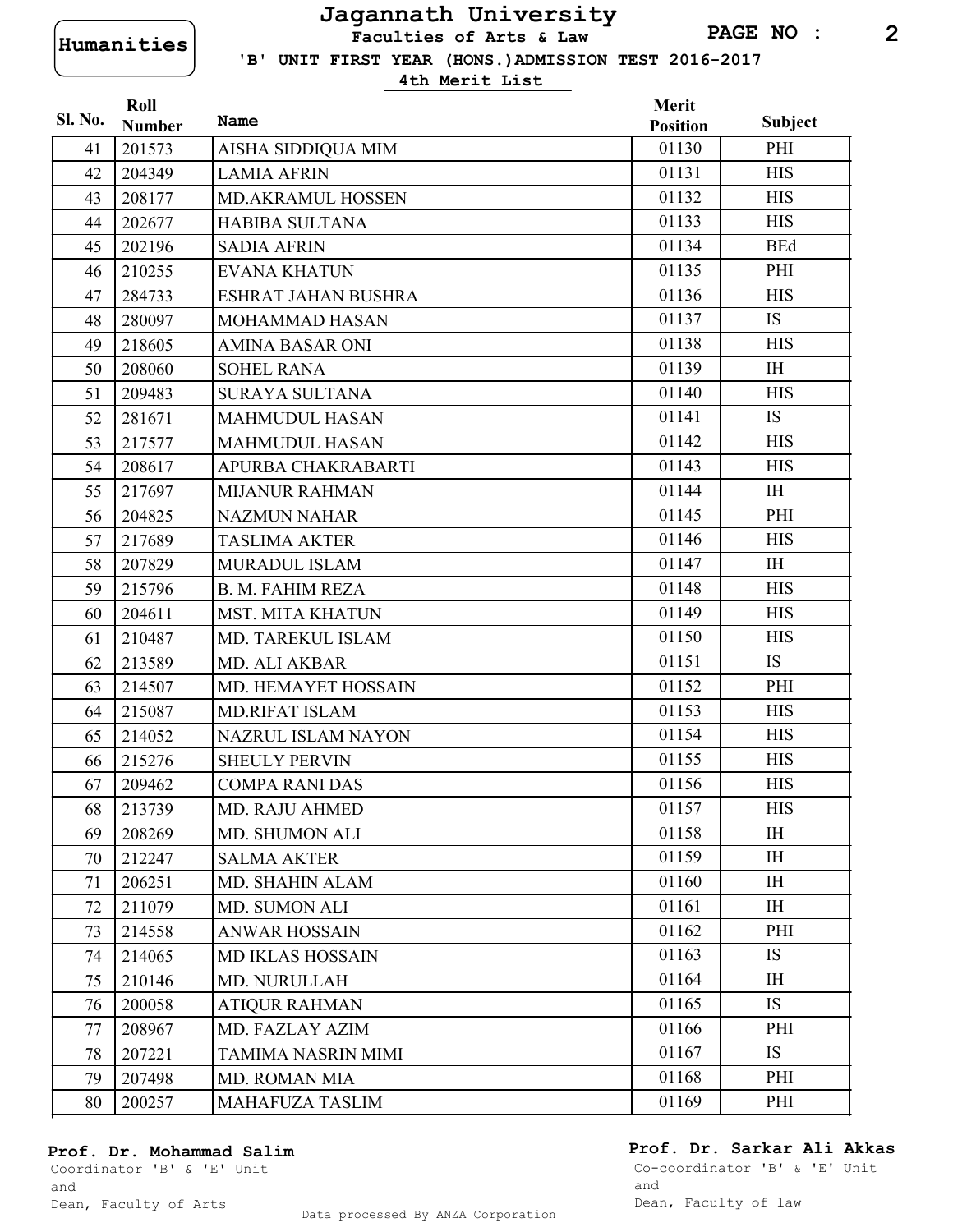**'B' UNIT FIRST YEAR (HONS.)ADMISSION TEST 2016-2017 Humanities Faculties of Arts & Law**

**4th Merit List**

|         | Roll          |                              | Merit           |                |
|---------|---------------|------------------------------|-----------------|----------------|
| Sl. No. | <b>Number</b> | Name                         | <b>Position</b> | <b>Subject</b> |
| 81      | 217624        | <b>TASLIMA AKTER</b>         | 01170           | PHI            |
| 82      | 213915        | <b>AL-AMIN</b>               | 01171           | <b>IH</b>      |
| 83      | 283784        | MD. ABU BAKAR SIDDIQE        | 01172           | <b>IH</b>      |
| 84      | 218851        | MD. MASUM BILLAH             | 01173           | PHI            |
| 85      | 200384        | ETI RANI SHARMA              | 01174           | I <sub>H</sub> |
| 86      | 205160        | <b>FAHMIDA AKTER RETU</b>    | 01175           | PHI            |
| 87      | 215924        | MD MOBARAK HOSSAN            | 01176           | <b>IH</b>      |
| 88      | 209863        | <b>TASNIA AKTHER NILA</b>    | 01177           | IH             |
| 89      | 217157        | <b>MD. SHAGOR HOSSAIN</b>    | 01178           | PHI            |
| 90      | 283782        | <b>MOHIBUL ISLAM</b>         | 01179           | IH             |
| 91      | 209280        | <b>SHARIF UDDIN</b>          | 01180           | <b>IH</b>      |
| 92      | 282778        | <b>NASIM UDDIN</b>           | 01181           | PHI            |
| 93      | 288147        | <b>MD ARIFUL ISLAM</b>       | 01182           | <b>IH</b>      |
| 94      | 287119        | <b>ATIYA TAHMIDA</b>         | 01183           | PHI            |
| 95      | 285889        | MD. MIRAZ UDDIN              | 01184           | <b>IS</b>      |
| 96      | 215896        | <b>MD. HABIBUR RAHMAN</b>    | 01185           | IS             |
| 97      | 215023        | <b>MST. SAJIDA KHATUN</b>    | 01186           | <b>IS</b>      |
| 98      | 218511        | MD. ABDUL MOZID              | 01187           | <b>IH</b>      |
| 99      | 205293        | <b>FAHAD ISTIAQUE SOURAV</b> | 01188           | PHI            |
| 100     | 217842        | <b>FOYEZ AHMED</b>           | 01189           | <b>IH</b>      |
| 101     | 216136        | MD. ARIFUL ISLAM             | 01190           | PHI            |
| 102     | 211879        | <b>SAKIB HASAN</b>           | 01191           | PHI            |
| 103     | 214466        | MOST. RAJAKA SULTANA REZA    | 01192           | PHI            |
| 104     | 217900        | <b>MST. AFROZA AKTER</b>     | 01193           | IH             |
| 105     | 287344        | MD. ASHIQUL ISLAM            | 01194           | <b>IH</b>      |
| 106     | 215956        | <b>SHAHINUR TAJ MITU</b>     | 01195           | PHI            |
| 107     | 286402        | <b>NAIMUR RAHMAN</b>         | 01196           | <b>IS</b>      |
| 108     | 212119        | <b>TANIA ISLAM</b>           | 01197           | IH             |
| 109     | 206593        | MD. MIR KASHEM               | 01198           | IH             |
| 110     | 216220        | <b>RAKIBUL ISLAM</b>         | 01199           | IH             |
| 111     | 204826        | <b>AMIRUL ISLAM</b>          | 01200           | PHI            |
| 112     | 205968        | MD. SHAHINUR RAHMAN          | 01201           | IH             |
| 113     | 202709        | <b>KHURSHID JAHAN</b>        | 01202           | IS             |
| 114     | 209141        | <b>C.M.ASADUL ISLAM</b>      | 01203           | <b>IH</b>      |
| 115     | 209896        | <b>MD. SAIDUR RAHMAN</b>     | 01204           | IH             |
| 116     | 207736        | <b>MD. HARUN OR RASHID</b>   | 01205           | <b>IH</b>      |
| 117     | 214677        | <b>MD.NORUL ISLAM</b>        | 01206           | PHI            |
| 118     | 214211        | MD. FAYSAL MIAH              | 01207           | IH             |
| 119     | 203690        | <b>MD. MAMUN MIAH</b>        | 01208           | IH             |
| 120     | 210803        | <b>KALLYAN DAS</b>           | 01209           | PHI            |

#### **Prof. Dr. Mohammad Salim**

### **Prof. Dr. Sarkar Ali Akkas**

Coordinator 'B' & 'E' Unit and Dean, Faculty of Arts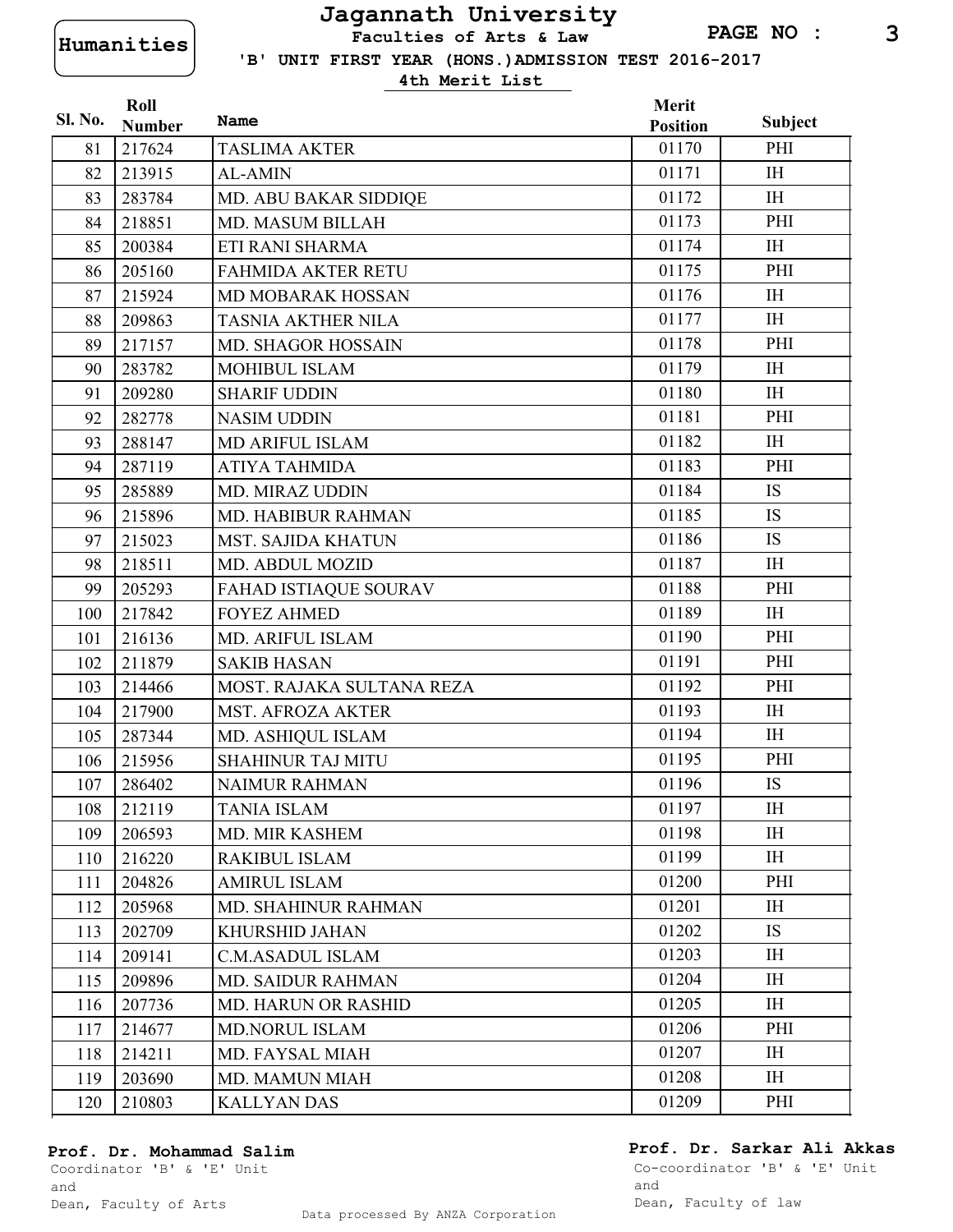**'B' UNIT FIRST YEAR (HONS.)ADMISSION TEST 2016-2017 Humanities Faculties of Arts & Law**

**4th Merit List**

| Sl. No. | Roll<br><b>Number</b> | Name                       | Merit<br><b>Position</b> | <b>Subject</b> |
|---------|-----------------------|----------------------------|--------------------------|----------------|
| 121     | 207296                | <b>MD. RASEL HAQUE</b>     | 01210                    | PHI            |
| 122     | 211260                | <b>ZANNATUL FARDOUS</b>    | 01211                    | PHI            |
| 123     | 214489                | <b>MD AL AMIN</b>          | 01212                    | <b>IS</b>      |
| 124     | 205385                | MD. JOHIRUL ISLAM          | 01213                    | I <sub>H</sub> |
| 125     | 218806                | <b>BRISTI BEPARI</b>       | 01214                    | PHI            |
| 126     | 211560                | MD. TANVIR AHMED           | 01215                    | PHI            |
| 127     | 206854                | MD. RABBIUL HASAN RAZU     | 01216                    | I <sub>H</sub> |
| 128     | 204977                | <b>B. M. AHSANUL KABIR</b> | 01217                    | PHI            |
| 129     | 216055                | <b>MD.MAHFUJUR RAHMAN</b>  | 01218                    | PHI            |
| 130     | 214688                | <b>SMRITI BISWAS</b>       | 01219                    | <b>IH</b>      |
| 131     | 211448                | <b>ANOWARUL KABIR</b>      | 01220                    | <b>IS</b>      |
| 132     | 200693                | <b>AFIA BINTE KASHEM</b>   | 01221                    | PHI            |
| 133     | 216049                | MONIRUL ISLAM              | 01222                    | IH             |
| 134     | 217646                | AB. MANNAN GOMASTA         | 01223                    | <b>ENG</b>     |
| 135     | 286918                | MOHAMMAD NOMAN             | 01224                    | <b>IH</b>      |
| 136     | 283426                | <b>MAKSUDUR RAHMAN</b>     | 01225                    | <b>IS</b>      |
| 137     | 281672                | MOHAMMAD UBAIDULLAH RAFEE  | 01226                    | PHI            |
| 138     | 285718                | <b>IMRAN MAHMUD</b>        | 01227                    | <b>IS</b>      |
| 139     | 285332                | <b>ASADUL ISLAM</b>        | 01228                    | IS             |
| 140     | 212734                | MD. RASHEDUL KARIM         | 01229                    | <b>IH</b>      |
| 141     | 280512                | MD. MINHAJUL AREFIN        | 01230                    | <b>IS</b>      |
| 142     | 280391                | MD. ABU BAKAR              | 01231                    | <b>IH</b>      |
| 143     | 201124                | MD. RAKIBUL HASAN          | 01232                    | <b>IS</b>      |
| 144     | 280260                | <b>RAZIA SULTANA</b>       | 01233                    | <b>IS</b>      |
| 145     | 216244                | <b>SALMA SULTANA SORNA</b> | 01234                    | <b>IH</b>      |
| 146     | 288176                | <b>SHARIFUL ISLAM</b>      | 01235                    | IH             |
| 147     | 202351                | NUR ISLAM                  | 01236                    | <b>IH</b>      |
| 148     | 216271                | MD. NABI HOSEN             | 01237                    | IH             |
| 149     | 210632                | <b>FATEHA ISLAM</b>        | 01238                    | PHI            |
| 150     | 201589                | SAYED SAFAYET HASAN        | 01239                    | IH             |
| 151     | 204716                | <b>SUMAIYA ISLAM TITHI</b> | 01240                    | PHI            |
| 152     | 217831                | <b>MEHEDI HASAN</b>        | 01241                    | IH             |
| 153     | 216531                | <b>SUMIYA JAHAN</b>        | 01242                    | I <sub>H</sub> |
| 154     | 280733                | MD. MUHARRAM KAZI          | 01243                    | IH             |
| 155     | 210629                | NUSRAT JAHAN RATRY         | 01244                    | IH             |
| 156     | 215015                | MD. RASEL UDDI N           | 01245                    | I <sub>H</sub> |
| 157     | 203625                | TAHIRA KIBRIA              | 01246                    | PHI            |
| 158     | 213897                | MD. AL AMIN                | 01247                    | <b>IS</b>      |
| 159     | 201315                | <b>NUSRAT JAHAN</b>        | 01248                    | PHI            |
| 160     | 203072                | PARVIN KHATUN              | 01249                    | IS             |

#### **Prof. Dr. Mohammad Salim**

### **Prof. Dr. Sarkar Ali Akkas**

Coordinator 'B' & 'E' Unit and Dean, Faculty of Arts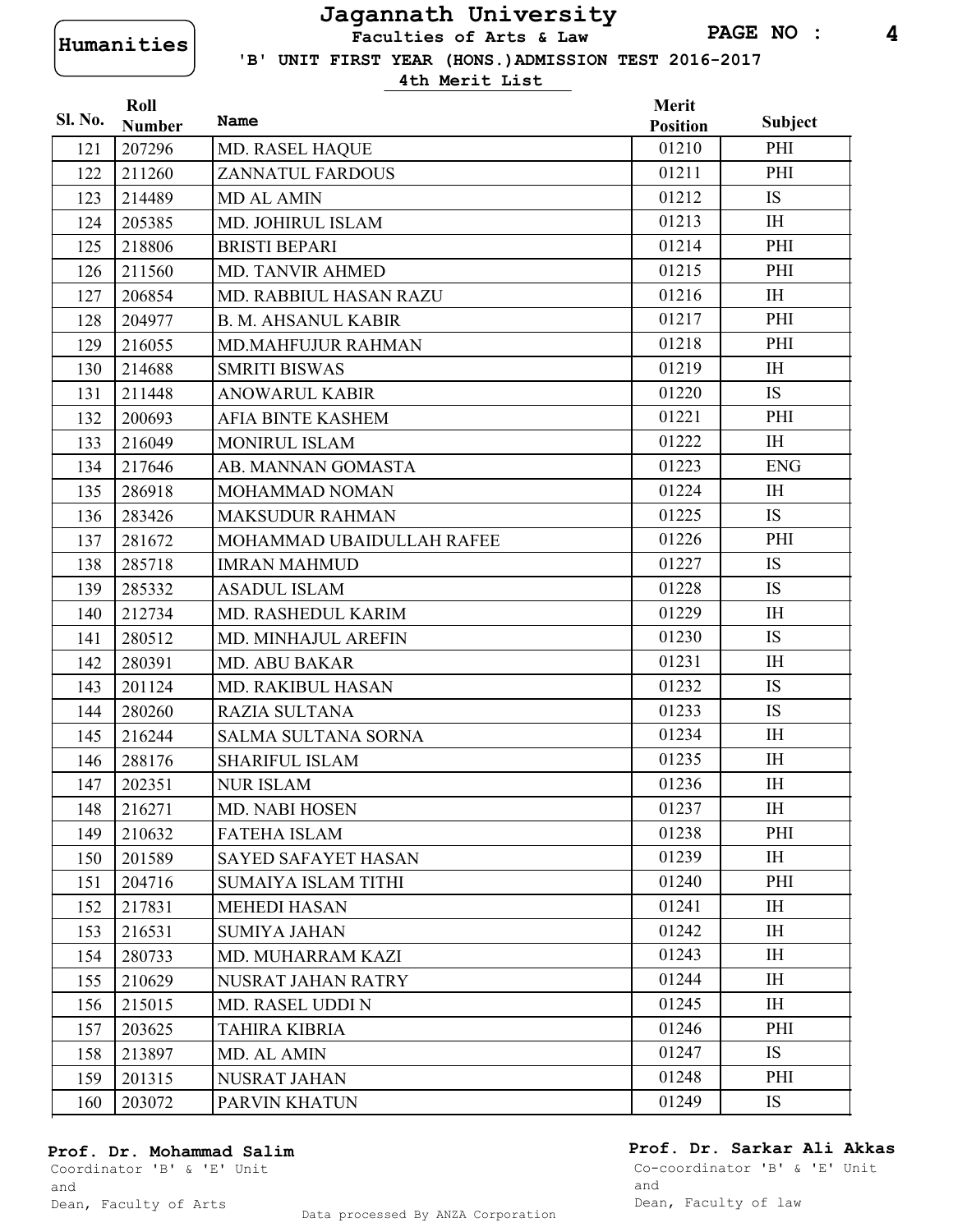**'B' UNIT FIRST YEAR (HONS.)ADMISSION TEST 2016-2017 Humanities Faculties of Arts & Law**

**4th Merit List**

| Sl. No. | Roll          | <b>Name</b>                 | Merit           | <b>Subject</b> |
|---------|---------------|-----------------------------|-----------------|----------------|
|         | <b>Number</b> |                             | <b>Position</b> |                |
| 161     | 210713        | AFSANA SULTANA SHIMU        | 01250           | <b>IS</b>      |
| 162     | 216562        | <b>NASRIN AKTER</b>         | 01251           | <b>IS</b>      |
| 163     | 208882        | MD. POLASH ALI              | 01252           | PHI            |
| 164     | 218880        | <b>MASUD</b>                | 01253           | <b>IS</b>      |
| 165     | 215873        | NEZAMUL KARIM               | 01254           | <b>IS</b>      |
| 166     | 204443        | <b>SRABONY AKTER BORSHA</b> | 01255           | <b>IS</b>      |
| 167     | 218227        | <b>MEHEDI HASAN NAYON</b>   | 01256           | IS             |
| 168     | 208542        | <b>MD. RAMJAN ALI</b>       | 01257           | <b>IS</b>      |
| 169     | 217686        | <b>SADIA ISLAM</b>          | 01258           | <b>IS</b>      |
| 170     | 213905        | SANDIP KUMAR BARMAN         | 01259           | PHI            |
| 171     | 216848        | <b>ASHRU MAJUMDAR</b>       | 01260           | <b>IS</b>      |
| 172     | 214760        | <b>NAHID HASAN</b>          | 01261           | PHI            |
| 173     | 204407        | <b>FATEMA KHANOM</b>        | 01262           | IS             |
| 174     | 213898        | <b>MD.RABIUL ISLAM</b>      | 01263           | <b>IS</b>      |
| 175     | 207493        | MD. EMDADUL HAQUE           | 01264           | IS             |
| 176     | 214321        | MD. MOFAZZAL HOQUE BHUYIAN  | 01265           | <b>IS</b>      |
| 177     | 203556        | <b>SHUVO SAHA</b>           | 01266           | PHI            |
| 178     | 216005        | MD. ATIKUR RAHAMAN.         | 01267           | <b>IS</b>      |
| 179     | 212648        | MD. ZAHIDUL ISLAM           | 01268           | <b>IS</b>      |
| 180     | 201893        | <b>SHARIFUL ISLAM</b>       | 01269           | PHI            |
| 181     | 286995        | <b>NAIM</b>                 | 01270           | IS             |
| 182     | 281478        | <b>SAIFUR RAHAMAN SOBUJ</b> | 01271           | <b>IS</b>      |
| 183     | 218660        | <b>KAZI MD EASIN</b>        | 01272           | IS             |
| 184     | 284662        | MOHAMMAD MOSTAFA MUINUDDIN  | 01273           | <b>IS</b>      |
| 185     | 214952        | <b>SWAPNA AKTER</b>         | 01274           | <b>IS</b>      |
| 186     | 212295        | MD. JONAIED                 | 01275           | <b>IS</b>      |
| 187     | 216516        | <b>HASAN MIAH</b>           | 01276           | PHI            |
| 188     | 282930        | MD. RAYHANUZZAMAN           | 01277           | <b>ENG</b>     |
| 189     | 207592        | <b>MOST. SANJIDA KHATUN</b> | 01278           | IS             |
| 190     | 200551        | <b>MD. MARUF HOSSAIN</b>    | 01279           | <b>IS</b>      |
| 191     | 208380        | <b>SHIRAJUM MUNIRA</b>      | 01280           | <b>IS</b>      |
| 192     | 218763        | <b>BIPLOB MONDAL</b>        | 01281           | PHI            |
| 193     | 208047        | MD. KHALED MOSHARROF        | 01282           | PHI            |
| 194     | 212920        | <b>KHADIJA AKTER NADI</b>   | 01283           | IS             |
| 195     | 284700        | <b>SAHRIAR MAHMUD</b>       | 01284           | <b>IS</b>      |
| 196     | 217862        | <b>MD MONIR MIA</b>         | 01285           | <b>IS</b>      |
| 197     | 202144        | MD. FULBABU MIA             | 01286           | PHI            |
| 198     | 280626        | NURMOHAMMAD                 | 01287           | IS             |
| 199     | 200700        | <b>AIRIN AKHTER</b>         | 01288           | IS             |
| 200     | 202203        | MD. SHORIFUL ISLAM          | 01289           | IS             |

### **Prof. Dr. Mohammad Salim**

**Prof. Dr. Sarkar Ali Akkas**

Coordinator 'B' & 'E' Unit and

Dean, Faculty of Arts